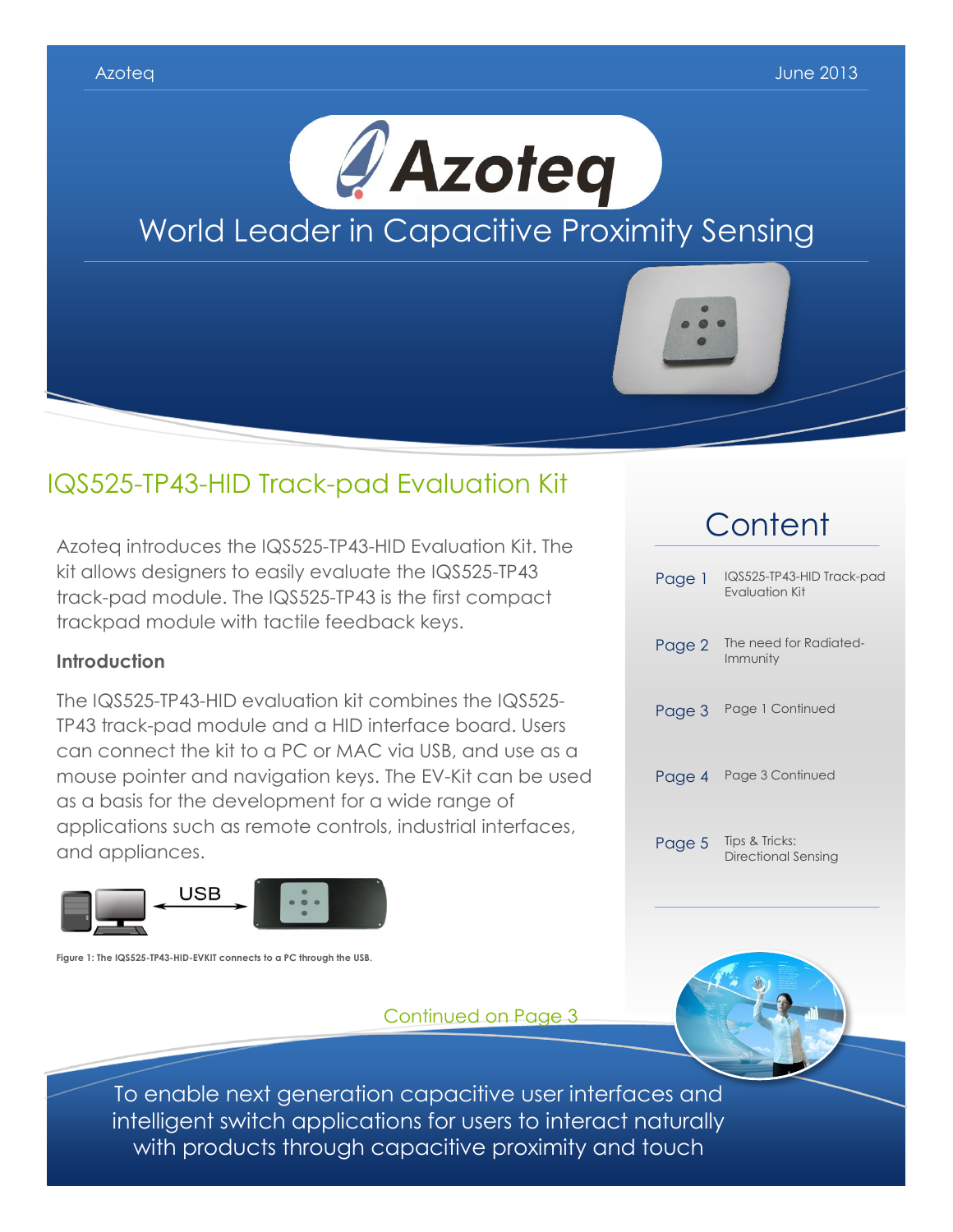# The need for Radiated-Immunity

Wireless data transfer has increased significantly in recent years, be it with cellular telephones, WiFi networking, gaming consoles etc. This fact increases the probability of ProxSense based designs to be exposed to high levels of RF-radiation greatly. In addition, a large number of unintentional RF transmitters exist in the real world, such as lightning, arcing of contactors and of brushes on electrical motors, spark plugs and products not conforming to EMC standards.

To ensure market acceptance and a low percentage of RFrelated problems in the field, a certain amount of immunity to RF-radiation is required. ProxSense devices have been designed to ensure fairly high inherent Radiated-Immunity.

However, this does not immediately guarantee Radiated-Immunity for the whole system in which the ProxSense device is used. A holistic Radiated-Immunity design approach is required to ensure the best chances of achieving the required level of immunity, with the ProxSense device but one part. Guidelines are available to help our clients design for Radiated-Immunity, and also give some background information.



RF Immunity necessary for a wide array of applications.

#### Full Application Note Available [Here.](http://www.azoteq.com/images/stories/pdf/azd015_rf-immunity_guidelines.pdf)



# Low cost in-house test methods for RF **Immunity**

- Cellular telephones. These typically emit up to 2W of RFpower. Close field can be > 30V/m.
- WiFi routers 2.45GHz.
- Zigbee or Bluetooth transceivers 2.45GHz band. Higher power Zigbee - 100mW.
- ISM band transmitters typically emit in the mW range, useful for 370Mhz and 433MHz.
- Two way radios typically emit a few Watt of RF-power
- Transmitters should be placed in many positions relative to product. Includes height variation
- and change in product orientation.
- E-field and H-field probes to inject fields into specific sections of the circuit under test.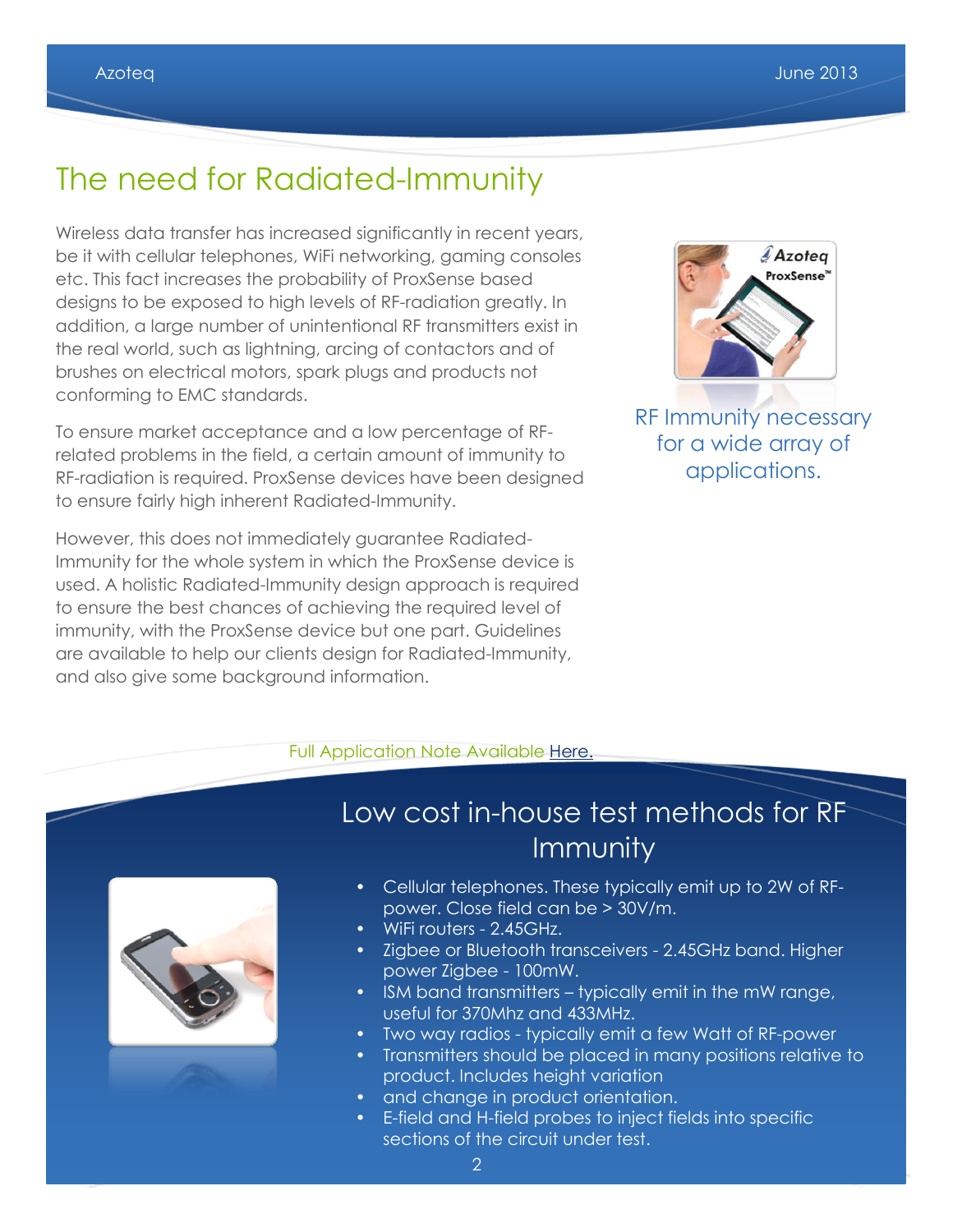# Page 1 Continued



**Figure 2: TP43S development stages**

The EVKIT is shown in Figures 3 and 4. The EV-Kit contains a track-pad with 5 imbedded keys.

The EV-Kit can be connected to a computer using a USB cable and provides the following functionality:

- The user can slide the tip of his finger on the track-pad to move the mouse pointer.
- Mouse clicks are generated with finger taps.
- The user can press the following keys:
	- o Up arrow
	- o Down arrow
	- o Left arrow
	- o Right arrow
	- o Enter

The locations of the keys are illustrated in Figure 5. The purpose of the HID module is to illustrate the capabilities of the IQS525-TP43 module and to serve as a design example of how such a track-pad module can be used in conjunction with a Microchip MCU. The HID sample code is available for download.



**Figure 3: Top view of IQS525-TP43-HID evaluation kit.**



**Figure 4: Bottom view of IQS525-TP43-HID evaluation kit.**



**Figure 5: The locations of the keyboard keys on the track-pad are illustrated above.**

#### **HID interface board**

The HID interface board contains a PIC18F4550 MCU and can interface to a TP43 module using I2C and to a computer using USB. The HID interface board with its connection to the track-pad module is shown in Figure 7. A schematic of the HID interface board is provided for reference in Figure 11.

#### **HID** board



**Figure 7: HID interface board connected to the IQS525 TP43 module using the I2C protocol on a flex cable.**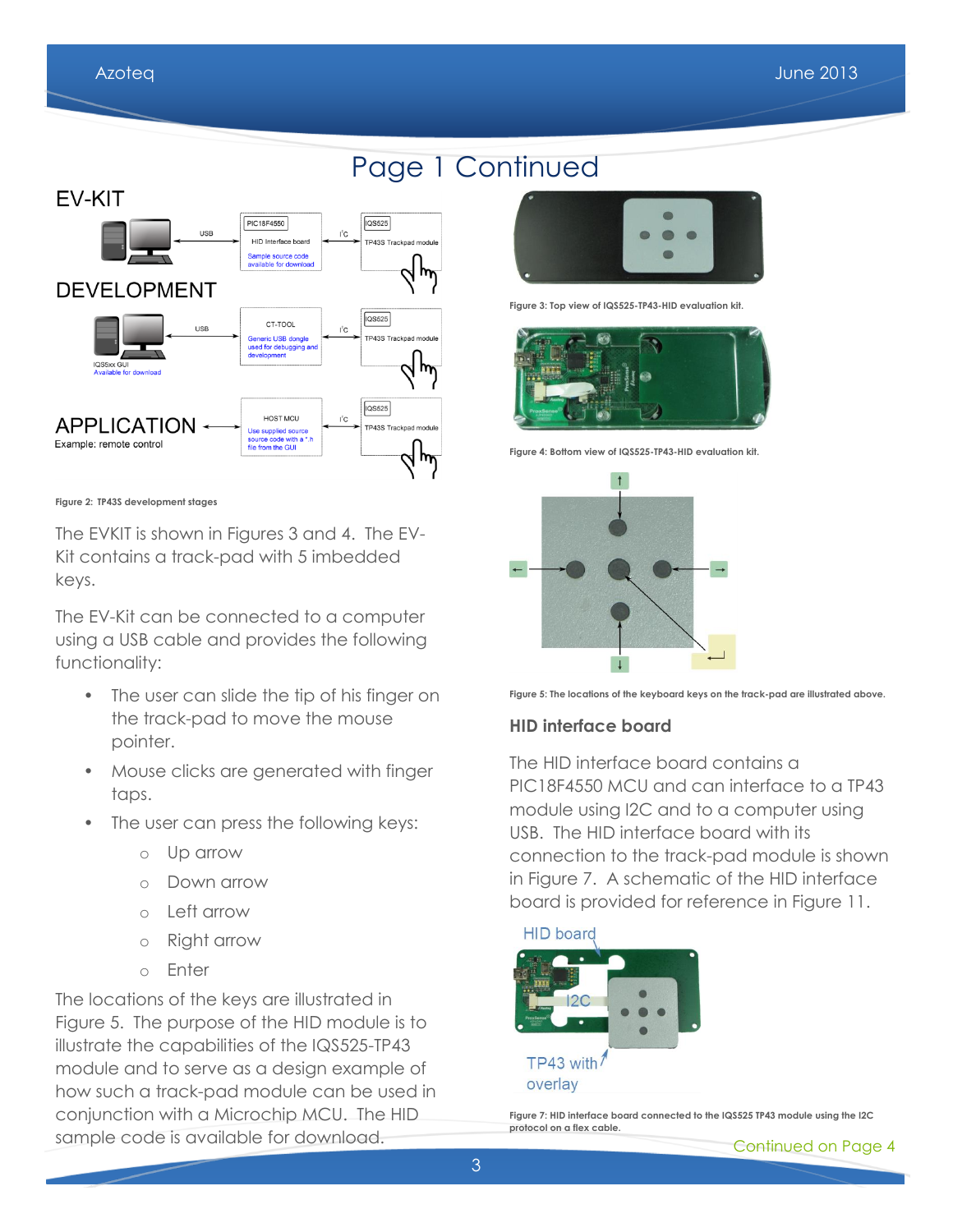## Page 3 Continued

#### **TP43 Track-pad Module**

The TP43 track-pad module boasts a 5x5 sensor array managed by an IQS525 track-pad controller. The track-pad module can be seen in Figure 8. The IQS525 TP43 module specifications are provided in Table 1. The track-pad has a 2mm thick overlay with 5 embedded buttons. The buttons press down on snap domes. A schematic of the IQS525 TP43 track-pad circuit can also be provided upon request. This schematic can serve as a reference design for users who want to design their own custom track-pads. The steps for designing a custom track-pad application are outlined in Figure 6.



**Figure 6: Steps for designing a custom track-pad.**

The basic procedure is as follows:

- Fit the desired overlay on the TP43 track-pad module.
- Connect the track-pad module to a PC using an AZP216D01 interface board and a CT-tool.
- Download Azoteq's IQS5xx GUI (www.azoteq.com) from the Soft-ware & Tools section and identify the optimal track-pad settings.
- Include the TP43 module in a custom design that has its own host MCU.
- Replicate the track-pad performance on the host MCU. *Full User Manual available soon*



### Figure 8: TP43 Module

Left: Circuit of TP43 module containing an IQS525 chip. Right: Track-pad sensor pattern with 25 channels.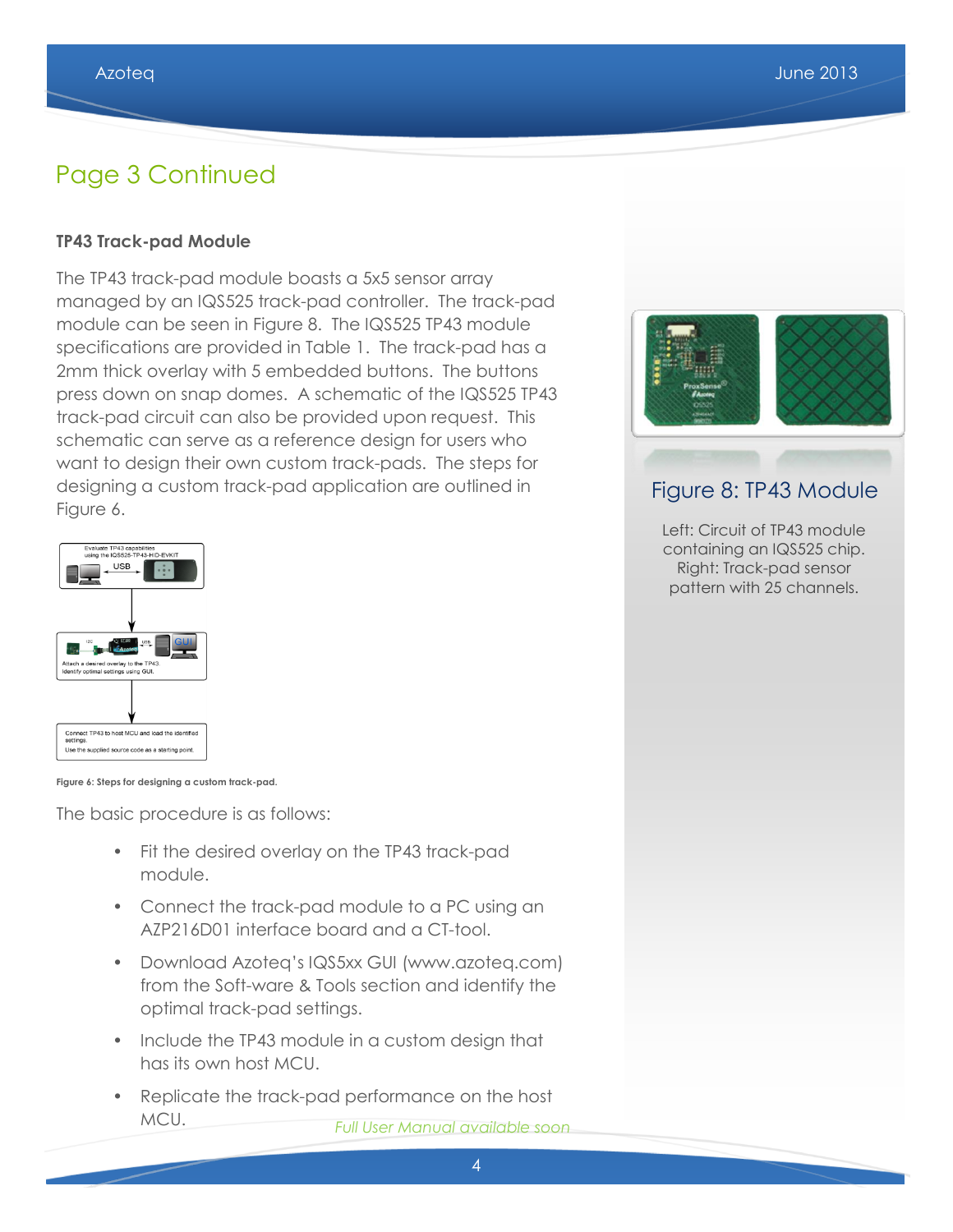# Tips & Tricks: Directional Sensing

Capacitive proximity and touch senses changes in capacitance all around it. So what do you do when you want to sense only in one direction? A couple of suggestions for design are:

- Use of a ground trace/plane
- Use of a block channel (only activates when just the desired channel is activated)



Use of a ground trace to only activate in one direction.

#### Sales

Azoteq International Jean Viljoen +27 21 863 0033 jean.viljoen@azoteq.com

Azoteq USA Kobus Marneweck +1 512 538 1995 kobusm@azoteq.com

Azoteq Asia Lina Yu +86 (138) 2696 0845 linayu@azoteq.com.cn

#### **Distributors**

**Worldwide** Mouser Electronics +1 800 346 6873 Sales@mouser.com **Worldwide** Future Electronics +1 514 694 7710 **Taiwan** Holy Stone Enterprise Co. Ltd Terry Chiang +886 2 2659 6722 ext 302 terrychiang@holystone.com.tw China **Infortech** Summer Yin +86 21 51087875 ext 355 summer\_yin@infortech.net.cn South Korea **SPCorporation** South East Asia Locus Marketing Pte. Ltd

Moon Pack

+82 16 729 6070 +82 2 3012 6070 Sam Liew +65 6299 7308 +65 6292 5848

mpack671@yahoo.co.kr samliew@locus.com.sg